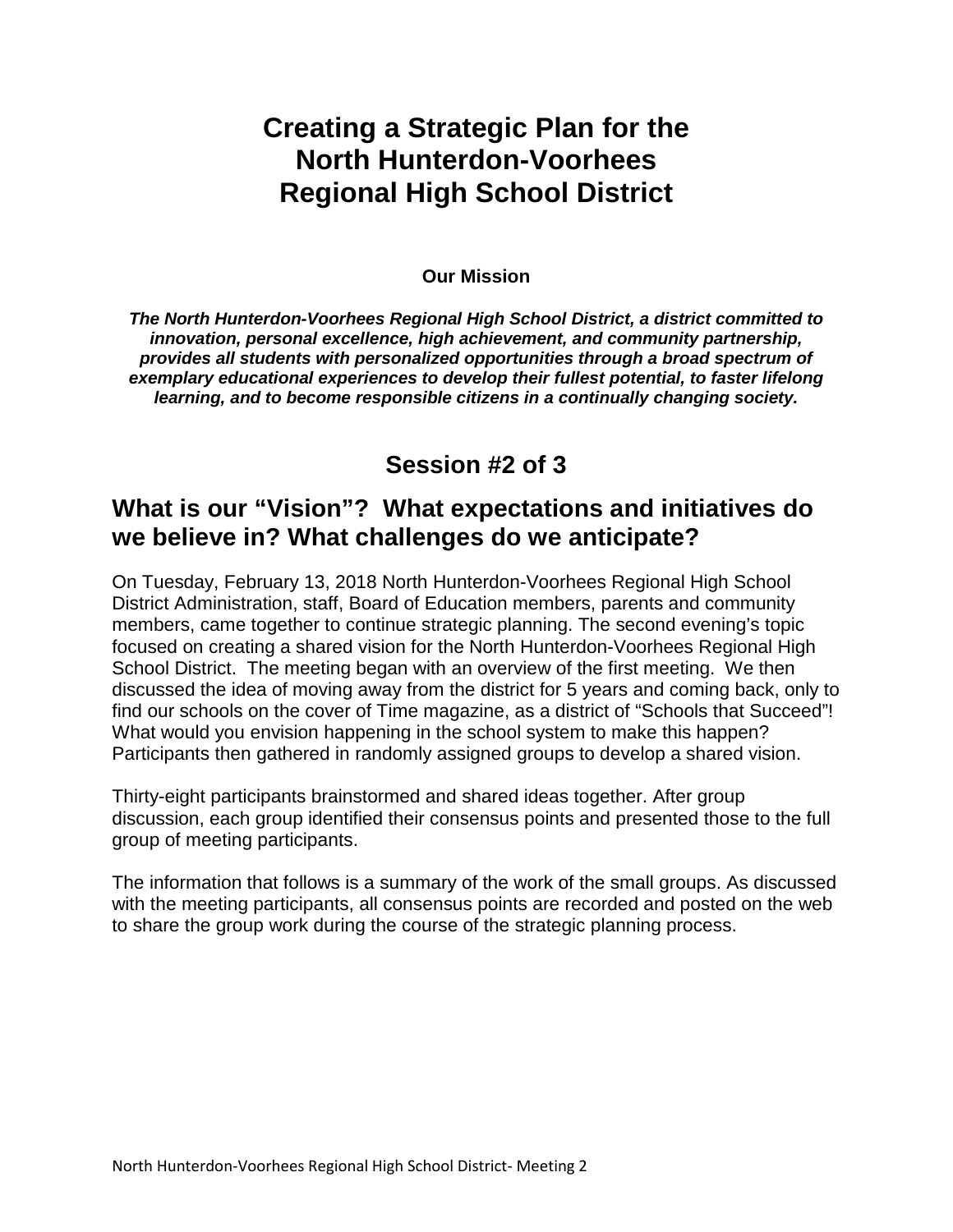#### **Blue Dot Group**

Article Title: "Holistic Approach to Developing the Individual"

Key Initiatives:

- 1. Continue to volunteer to host, develop, and expand Polytech programs with other districts in Hunterdon County (both academic and vocational)
- 2. Continue to expand and stay responsive to new developments in physical, emotional, and social health
- 3. Continue to support inclusive programs that address students with special needs & gifted students
- 4. Create opportunities for contributions, empowerment, and leadership within the school and among the community through an array of non-traditional subjects.

# **Black Dot Group**

Article Title: "#eduForefront"

Key Initiatives:

- 1. Teacher coaches across all subject levels
- 2. Project-based learning
- 3. Consistent and optional feedback from students and parents (every class)
- 4. Broadening curriculum (multiple levels of P.E.)
- 5. Consistent teacher expectations (homework)
- 6. Update facilities and space
- 7. Awareness and attention to stress management
- 8. Multiple academy offerings
- 9. Forefront technology
- 10.Encourage failure to increase success
- 11.Encourage individuality

# **Red Dot Group**

Article Title: "Lighthouse Concept"

Key Initiatives:

- 1. Career / practical integration with community
- 2. Mentors / relationships
- 3. Soft skills
- 4. Project-based learning
- 5. Capstone project
- 6. Civic involvement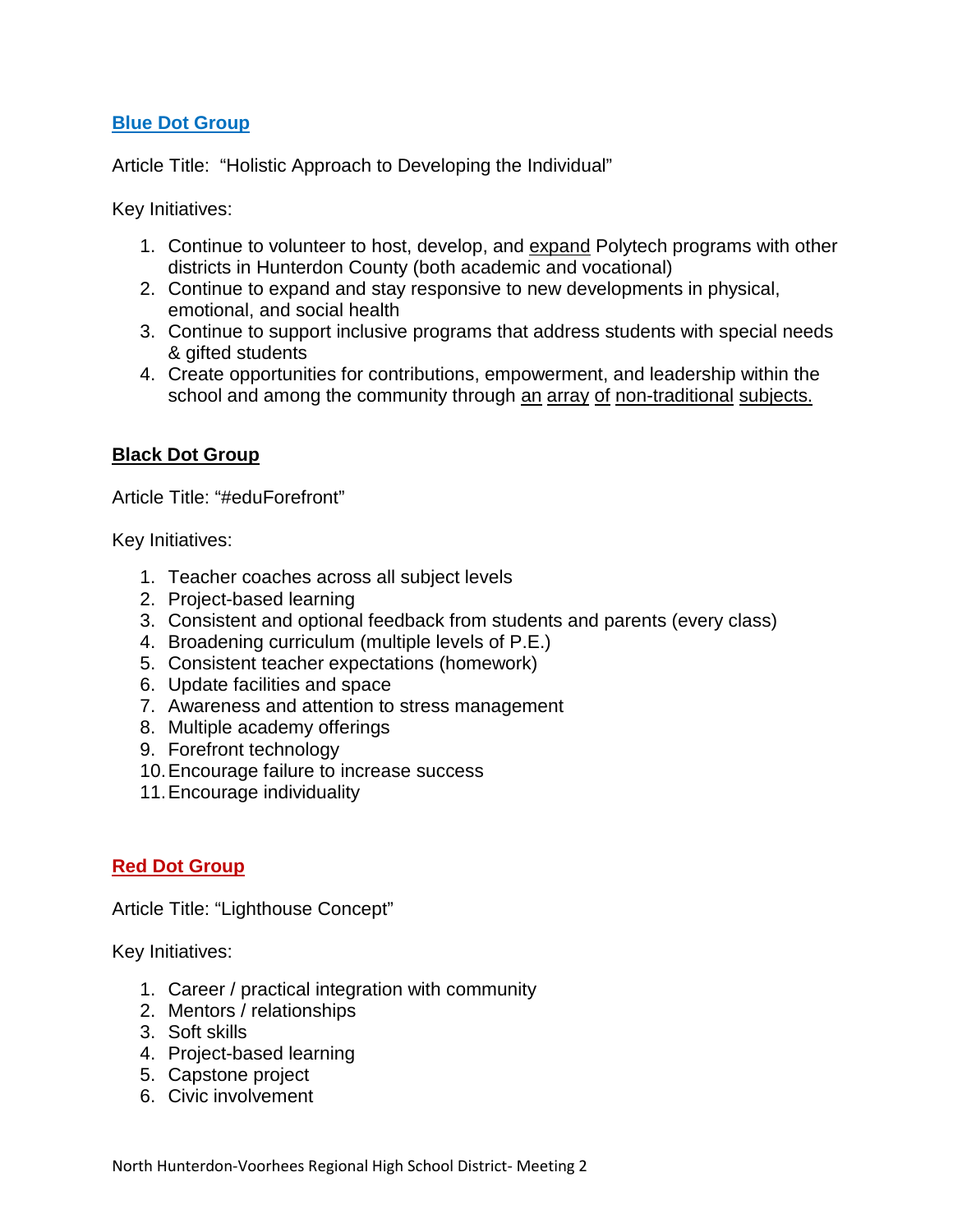- Student liaison
- 7. Digital portfolio
- 8. Schedules/structure

#### **Green Dot Group**

Article Title: Aspirations & Hopes

Key Initiatives:

- Lower stress and anxiety levels
- Teach healthy use of technology
- Improve students' verbal communication skills
- Highly qualified STEM instructors
- Merit pay for teachers
- Build more partnerships within the community
- Encourage students to take electives outside of their comfort zone
- Consolidating K-12 district
- More field trips
- Senior workforce collaboration with community
- I.B. (International Baccalaureate) School
- 10 months of instructional time + 1 month of professional growth
- 1 homeroom teacher for all 4 years
- Year-round school
- Update science labs and facilities with state of the art equipment designed by people in the field!

# **Orange Dot Group**

Article Title: "Breaking Barriers: How NHV Enables Extraordinary Student Success through World Class Innovation"

Key Initiatives:

#### *Individualized Learning*

- Individual "career" plan
- Flexible plan—provides sense of control
- Blended Learning
	- o Online class vs. in class, etc.
- Collaborative opportunities

*Community Collaborations/Opportunities* 

• Engage alumni after they leave the school